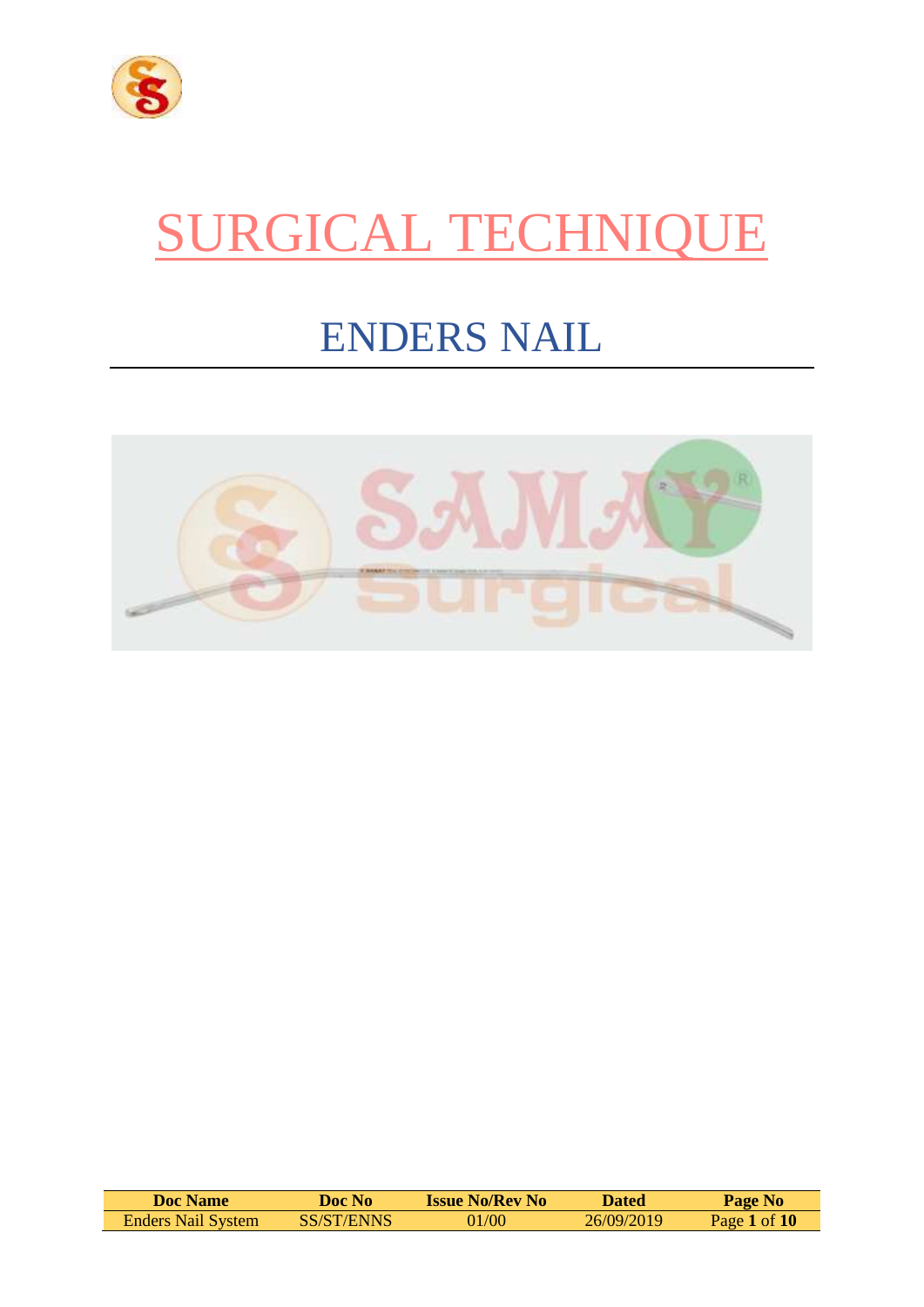

| <b>NAILS</b>                                                                                                                                                                                                                     |  |
|----------------------------------------------------------------------------------------------------------------------------------------------------------------------------------------------------------------------------------|--|
| Enders Nail (3.0 mm)                                                                                                                                                                                                             |  |
| Catalogue Number:<br>$\bullet$<br><b>Stainless Steel: SS 208</b><br>Titanium: TT 208<br>Available in Stainless Steel 316L and Titanium Grade 5<br>$\bullet$<br>Length: 16cm to 48cm<br>$\bullet$<br>Diameter: 3mm<br>$\bullet$   |  |
| Enders Nail (3.5 mm)                                                                                                                                                                                                             |  |
| Catalogue Number:<br>$\bullet$<br><b>Stainless Steel: SS 208</b><br>Titanium: TT 208<br>Available in Stainless Steel 316L and Titanium Grade 5<br>Length: 16cm to 48cm<br>$\bullet$<br>Diameter: 3.5mm                           |  |
| Enders Nail (4.0 mm)                                                                                                                                                                                                             |  |
| Catalogue Number:<br>$\bullet$<br><b>Stainless Steel: SS 208</b><br>Titanium: TT 208<br>Available in Stainless Steel 316L and Titanium Grade 5<br>$\bullet$<br>Length: 16cm to 48cm<br>$\bullet$<br>Diameter: 4.0mm<br>$\bullet$ |  |
| Enders Nail (4.5 mm)                                                                                                                                                                                                             |  |
| Catalogue Number:<br><b>Stainless Steel: SS 208</b><br>Titanium: TT 208<br>Available in Stainless Steel 316L and Titanium Grade 5<br>$\bullet$<br>Length: 16cm to 48cm<br>$\bullet$<br>Diameter: 4.5mm<br>$\bullet$              |  |
| <b>GUIDE WIRE LONG SIMPLE</b><br>Catalogue number-<br>$\bullet$<br>Stainless Steel 316L: SS 292-020 & 025<br>Available in Stainless Steel 316L<br>$\bullet$<br>Diameter: 2.0mm, 2.5mm<br>$\bullet$<br>Length: 40"<br>$\bullet$   |  |

| <b>Doc Name</b>    | Doc No-    | <b>Issue No/Rev No</b> | Dated      | <b>Page No</b>   |
|--------------------|------------|------------------------|------------|------------------|
| Enders Nail System | SS/ST/ENNS | 01/00                  | 26/09/2019 | Page $2$ of $10$ |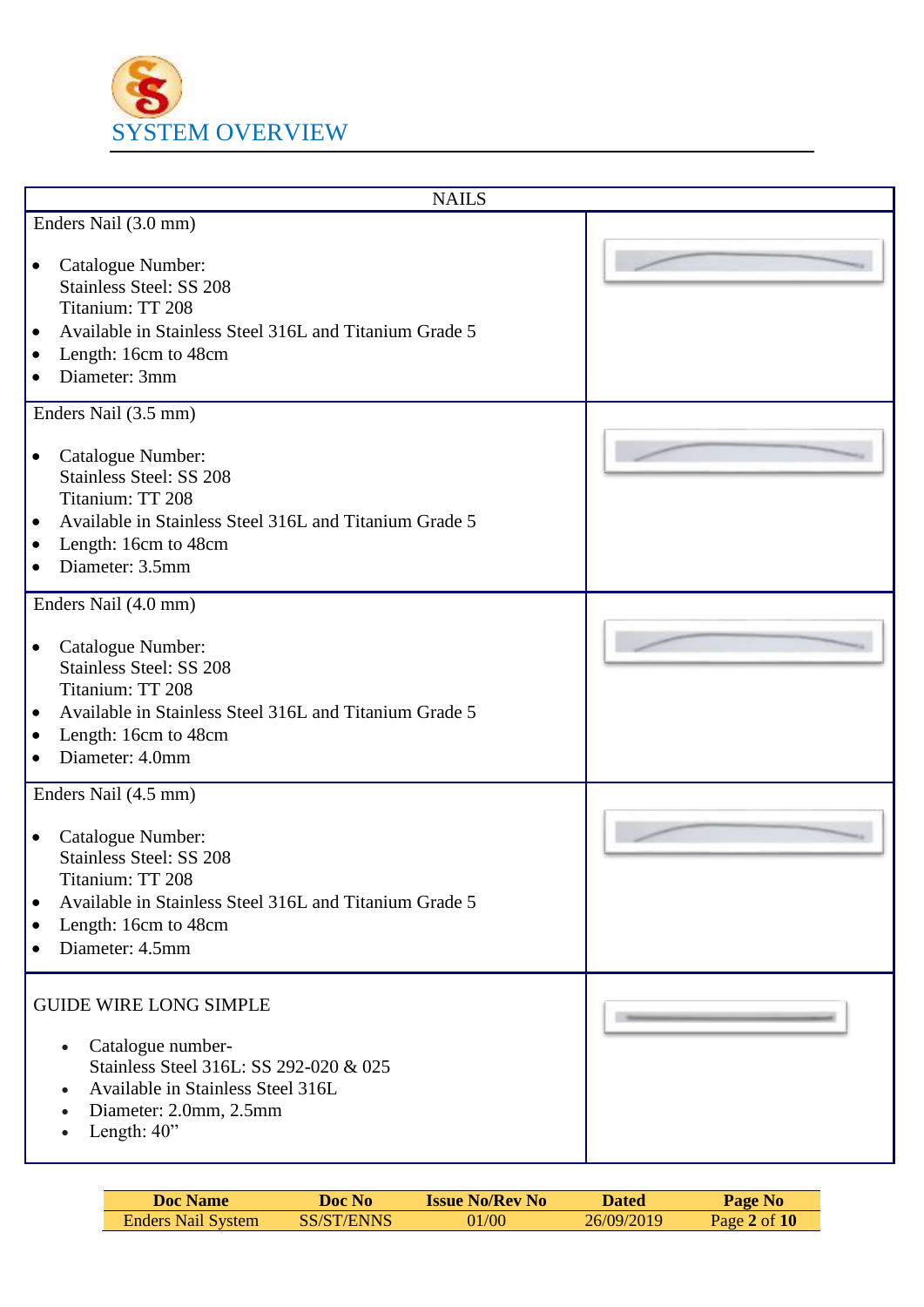

| $\bullet$<br>$\bullet$<br>Length: $40$ "<br>$\bullet$                                                                                                                | <b>GUIDE WIRE LONG BIDED</b><br>Catalogue number-<br>Stainless Steel 316L: SS 292-120 & 125<br>Available in Stainless Steel 316L<br>Diameter: 2.0mm, 2.5mm                                                                                       |                               |  |
|----------------------------------------------------------------------------------------------------------------------------------------------------------------------|--------------------------------------------------------------------------------------------------------------------------------------------------------------------------------------------------------------------------------------------------|-------------------------------|--|
|                                                                                                                                                                      |                                                                                                                                                                                                                                                  | <b>INSTRUMENT SET DETAILS</b> |  |
| <b>SIS 120</b><br>SIS 120-001<br>SIS 120-002<br>SIS 120-003<br>SIS 120-004<br>SIS 120-005<br>SIS 120-006<br>SIS 120-007<br>SIS 120-008<br>SIS 120-009<br>SIS 120-010 | <b>Enders Nail</b><br><b>AWL Curved</b><br><b>AWL Strangth</b><br><b>Round Bander</b><br>Impactor 3.5mm<br>Impactor 4.5mm<br><b>Final Punch</b><br><b>Square Handle Extrector</b><br><b>Sloted Hammer</b><br><b>Extractor Set</b><br>PattaBander |                               |  |

| Doc Name                  | Doc No-    | <b>Issue No/Rev No</b> | <b>Dated</b> | Page No          |
|---------------------------|------------|------------------------|--------------|------------------|
| <b>Enders Nail System</b> | SS/ST/ENNS | 01/00                  | 26/09/2019   | Page $3$ of $10$ |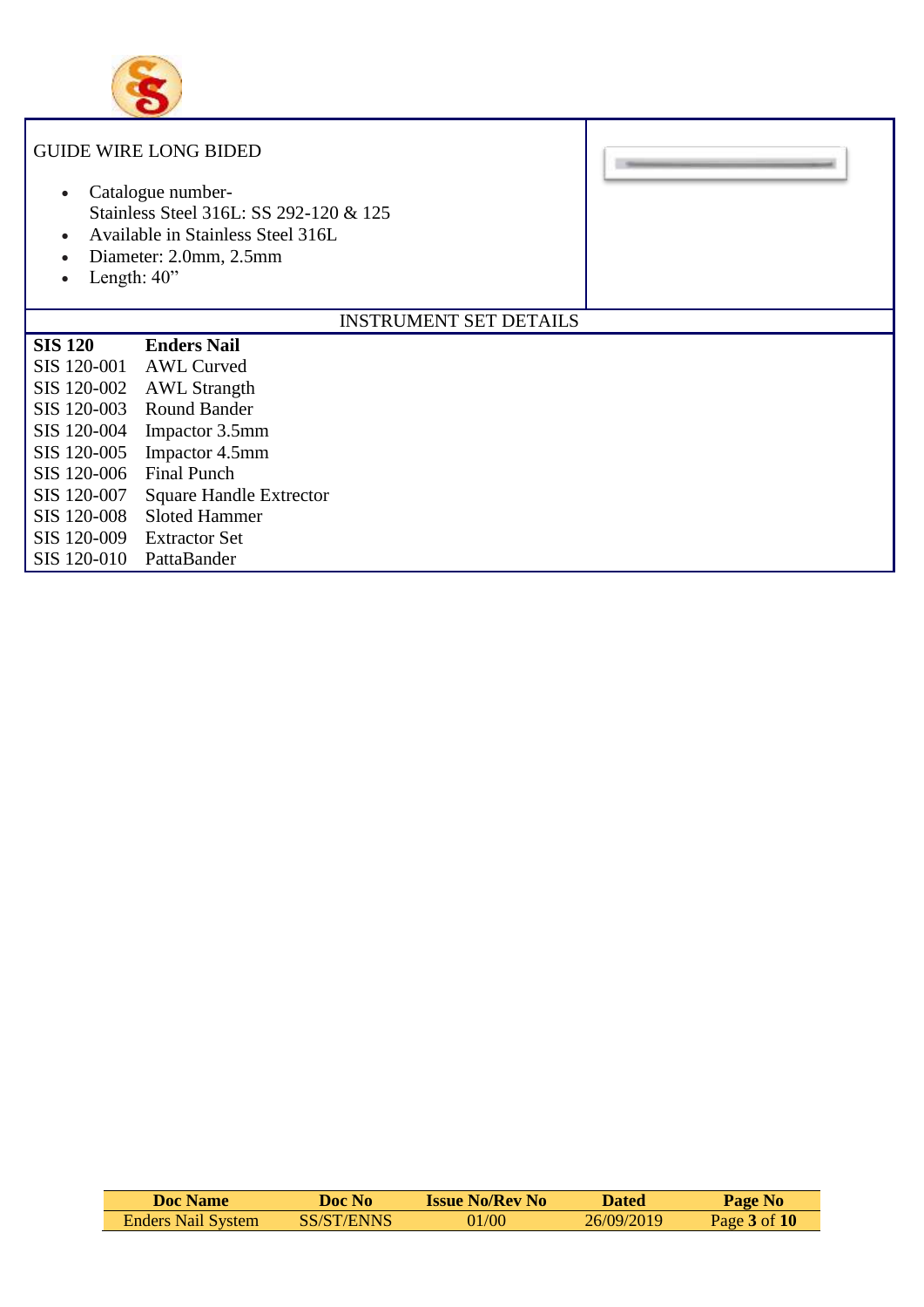

# **INDICATIONS:**

- Fracture of the neck
- Trochanteric, and subtrochanteric region of the femur;
- Distal femoral fractures with a distal fragment 10cm or longer;
- Tibial shaft fractures
- Proximal humeral fractures

# **CONTRAINDICATIONS:**

- 1. These systems should not be used in crossing open epiphyseal plates.
- 2. Insufficient quantity or quality of bone, obliterated medullary canal or conditions which tend to retard healing, blood supply limitations, previous infections, etc.
- 3. Active infection.
- 4. Any hardware that would preclude use of nails.
- 5. Congenital or acquired bony deformity.
- 6. Hypovolemia, hypothermia and coagulopathy.
- 7. Mental conditions that preclude cooperation with the rehabilitation regimen.
- 8. The ENDER Nail is contraindicated for the younger and/or more active patient, where open reduction techniques provide firm fixation without a substantially increased risk of mortality or morbidity.

# **PRECAUTIONS:**

An implant shall never be reused. Previous stresses may have created imperfections which can lead to device failure. Instruments shall be inspected for wear or damage prior to usage. Protect implant appliances against scratching and nicking. Such stress concentrations can lead to failure.

**Single Brand Usage:** Implant components from one manufacture should not be used with those of another. Implants from each manufacture may have metal, dimensions and design differences so that the use in conjunction with different brands of devices may lead to inadequate fixation or adverse performances of the devices.

# **ADVERSE EFFECTS:**

- 1. Loosening, bending, cracking or fracture of the implant components.
- 2. Limb shortening or loss of anatomic position with non-union or mal-union with rotation or angulation.
- 3. Infections, both deep and superficial.
- 4. Irritational injury of soft tissues, including impingement syndrome.
- 5. Supracondylar fractures from retrograde nailing.
- 6. Tissue reactions which include macrophage and foreign body reactions adjacent to implants.
- 7. Although rare, metal sensitivity reactions and/or allergic reactions to foreign materials have been reported in patients.

| <b>Doc Name</b>    | Doc No     | <b>Issue No/Rev No.</b> | Dated      | <b>Page No</b> |
|--------------------|------------|-------------------------|------------|----------------|
| Enders Nail System | SS/ST/ENNS | 01/00                   | 26/09/2019 | Page 4 of $10$ |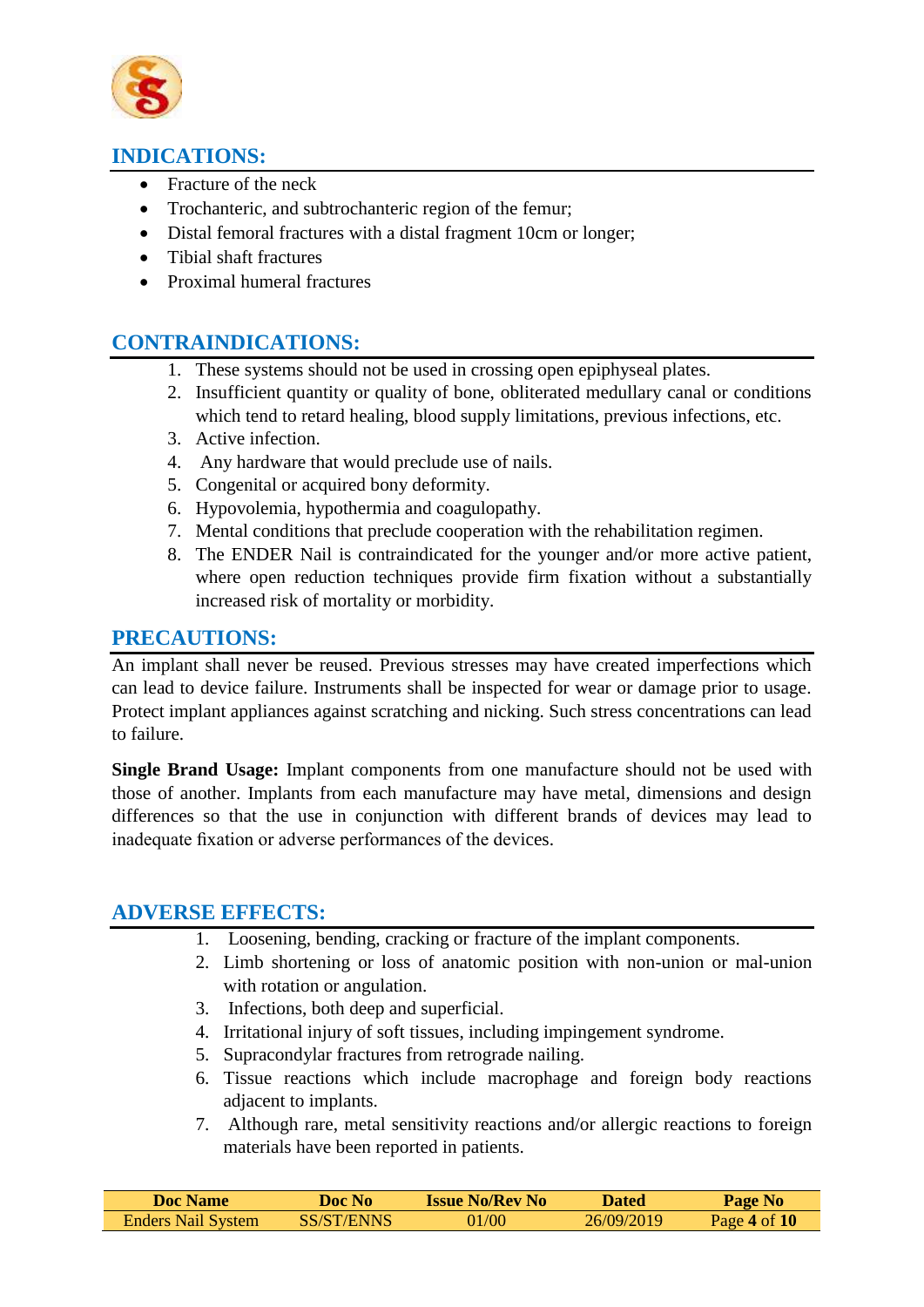

8. Restricted range of motion of the joint adjacent to the insertion point of the ENDER Nail, usually transitory due to protruding nails.

| <b>Doc Name</b>           | Doc No     | <b>Issue No/Rev No</b> | Dated       | Page No          |
|---------------------------|------------|------------------------|-------------|------------------|
| <b>Enders Nail System</b> | SS/ST/ENNS | 01/00                  | 26/09/2019. | Page $5$ of $10$ |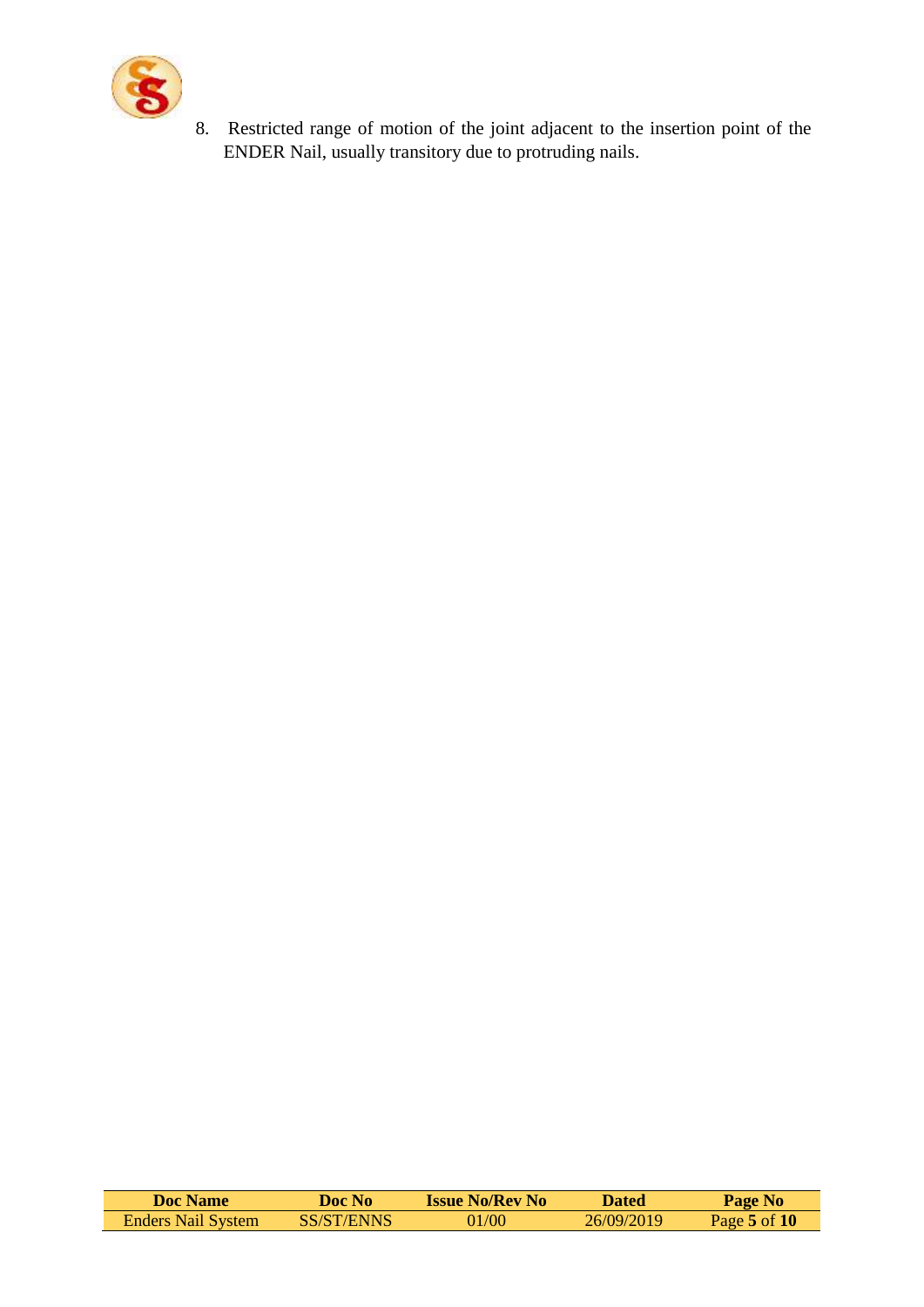

#### **PREOPERATIVE PLANNING**

**1. Correct surgical technique is essential to a successful outcome.** Proper reduction of fractures and proper placement of implants are necessary to effectively treat patients using metallic surgical implants. Please review the surgical technique for effective surgical procedures.

**2**. **Implant Selection**. A proper type and size of implant must be selected to insure effective treatment of patients. The following factors should be considered:

- Patient's size, strength, skeletal characteristics, skeletal health, and general health. Overweight or musculoskeletally deficient or unhealthy patients may create greater loads on implants that may lead to breakage or other failure of the implants.
- A patient's activity level during the time the implant is in the patient's body, including such factors as whether the patient's occupation or typical activities include running, heavy lifting, impact loading, or the like.
- Whether a patient has a degenerative or progressive disease that delays or prevents healing, and consequently decreases the effective life of the implant.
- If a patient is suspected of having material or foreign body sensitivities, appropriate testing should be accomplished prior to implantation.
- Mental conditions or substance abuse problems that may prevent a patient from understanding or following directions or observing precautions.

**3. Implant Alterations**. Unless an implant is designed to be physically altered, it should not be altered in any way. If the implant is designed to be altered, it should only be altered in accordance with manufacturer's instructions. In no case should an implant be sharply or reverse bent, notched, gouged, reamed, scratched or cut.

**4. Component Compatibility.** Components such as intramedullary nails, screws, wires, pins, and the like are available in many styles and sizes and are manufactured from various types of metals. The component material is provided on the outside carton label. Use only components made from the same material together unless specifically approved by the manufacturer. Do not mix dissimilar metals or components from different manufacturers unless specifically approved by a manufacturer of the components. Refer to manufacturers' literature for specific product information.

**5. Implant Removal.** The patient should be advised that a second procedure for the removal of implants may be necessary.

| <b>Doc Name</b>           | Doc No     | <b>Issue No/Rev No</b> | <b>Dated</b> | <b>Page No</b> |
|---------------------------|------------|------------------------|--------------|----------------|
| <b>Enders Nail System</b> | SS/ST/ENNS | 01/00                  | 26/09/2019   | Page 6 of $10$ |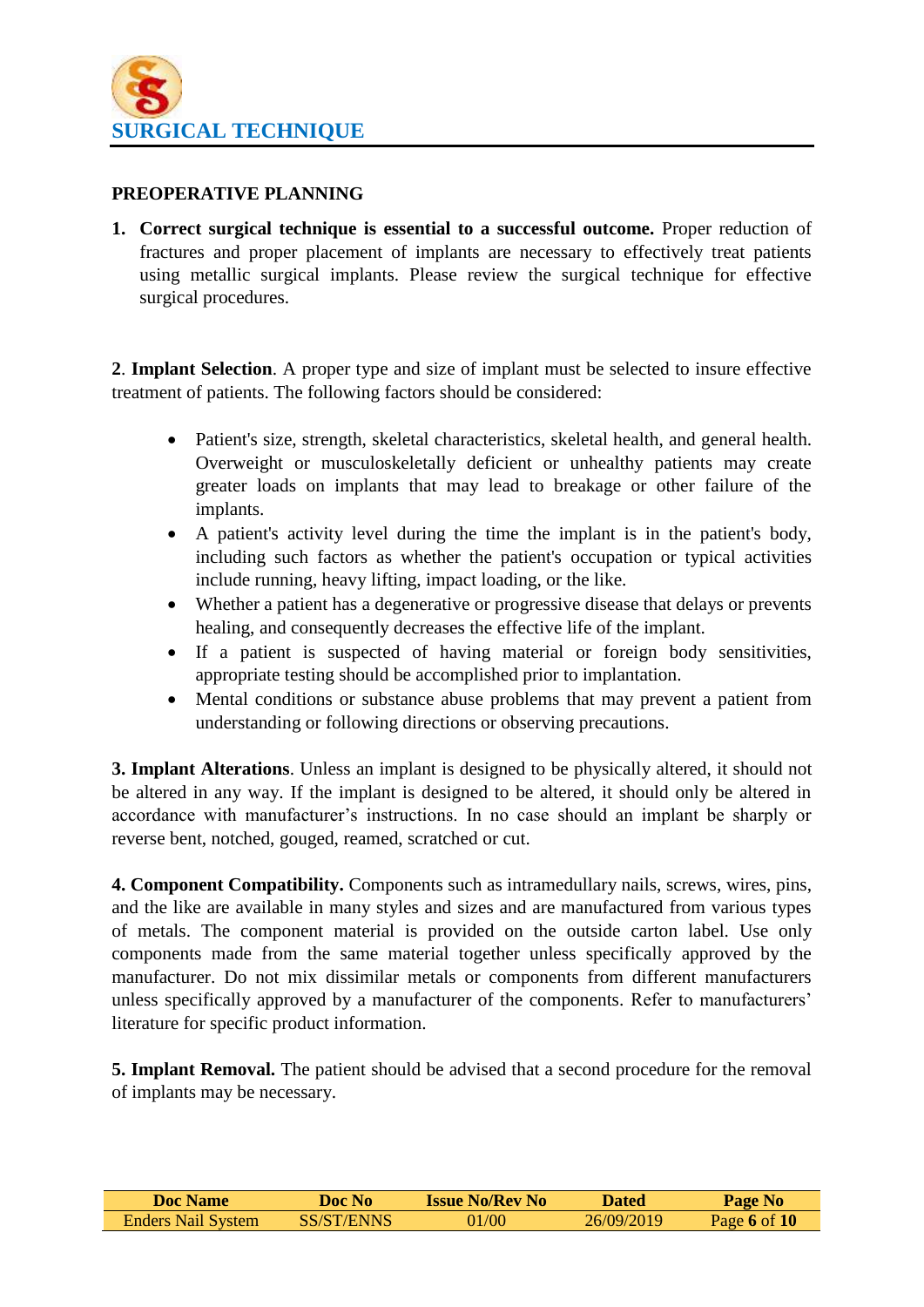

- **1. Care Prior to Bony Union**. Immobilize and/or externally support skeletal structures that have been implanted with surgical metallic implants until skeletal union is observed. Early weight bearing substantially increases implant loading and increases the risk of loosening, bending or breaking the device. Early weight bearing should only be considered where there are stable fractures with good bone-to-bone contact. Patients who are obese and/or noncompliant, as well as patients who could be pre-disposed to delayed or non-union, should have auxiliary support. The implant may be exchanged for a larger, stronger nail subsequent to the management of soft tissue injuries. PATIENTS AND NURSING CARE PROVIDERS SHOULD BE ADVISED OF THESE RISKS.
- **2. Care Subsequent to Bony Union.** Even after bony union, the patient should be cautioned that a fracture is more likely with the implant in place and soon after its removal, rather than later, when voids in the bone left by implant removal have been filled in completely. Patients should be cautioned against unassisted activity that requires walking or lifting. Postoperative care and physical therapy should be structured to prevent loading of the operative extremity until stability is evident. Additional postoperative precautions should be taken when the fracture line occurs within 5 cm of the nail's screw hole, as this places greater stress on the nail at the location of the transverse screw hole.
- **3. Implant Removal**. The operating surgeon will make final recommendations regarding removal of implants, considering all facts and circumstances. Samay Surgical suggests that whenever possible, and after bony union is observed, that implants be removed. Removal is particularly advisable for younger and more active patients. In the absence of a bursa or pain, removal of the implant in elderly or debilitated patients is not suggested.
- **4.** Patients should be directed to seek medical opinion before entering potentially adverse environments that could affect the performance of the implant, such as electromagnetic or magnetic fields, including a magnetic resonance environment.

| Doc Name                  | Doc No     | <b>Issue No/Rev No</b> | <b>Dated</b> | Page No      |
|---------------------------|------------|------------------------|--------------|--------------|
| <b>Enders Nail System</b> | SS/ST/ENNS | 01/00                  | 26/09/2019   | Page 7 of 10 |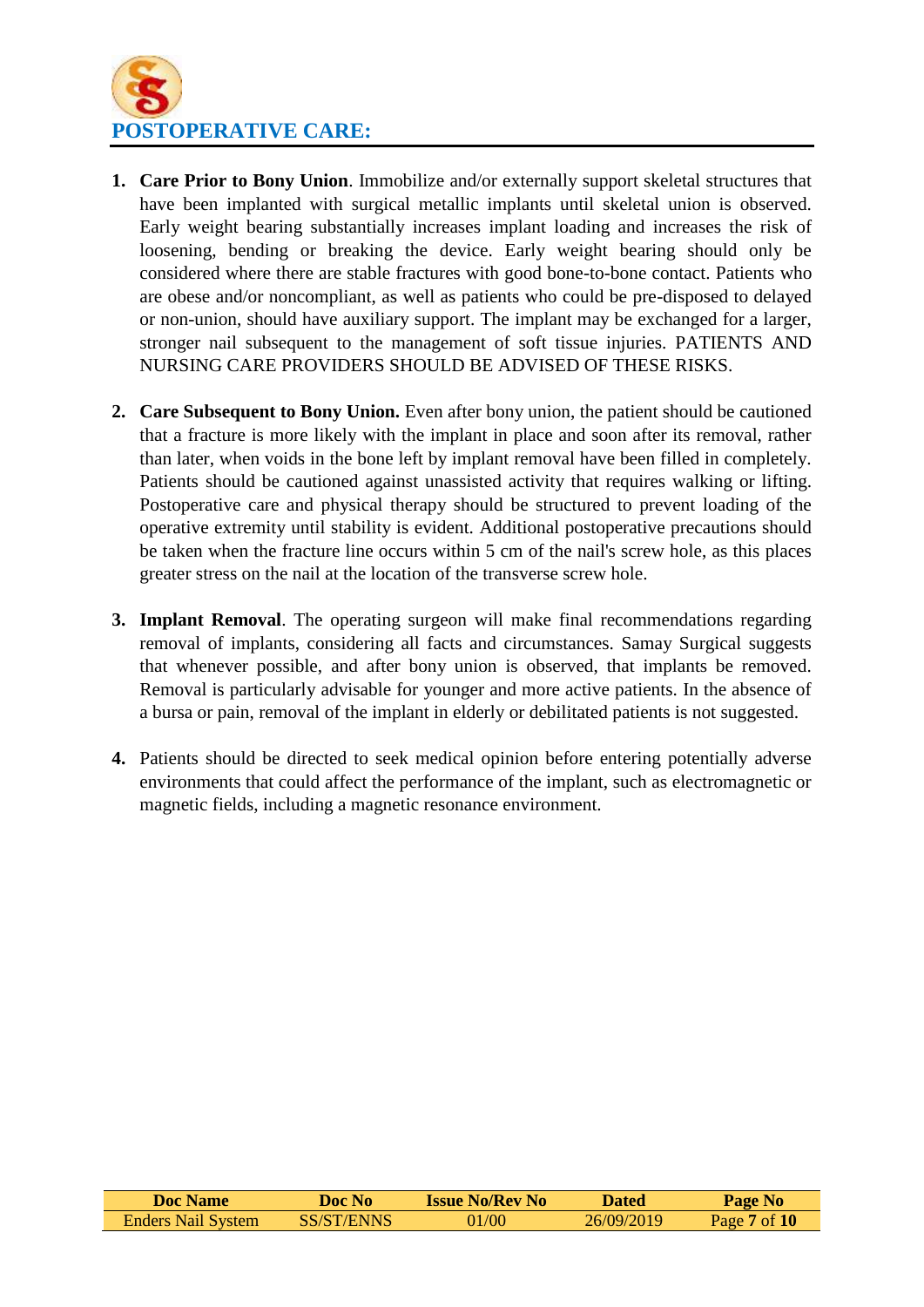

#### **Used Implants:**

Used implants which appear un-damaged may have internal and/or external defects. It is possible that individual stress analysis of each part fail to reveal the accumulated stress on the metals as a result of use within the body. This may lead ultimately to implant failure after certain point of time due to metal fatigue. Therefore reuses of implants are strictly not recommended.

#### **Disposal of Used Implants:**

Every used or removed implant must be discarded after use and must never be reused. It should be bent or scratched  $\&$  then disposed of properly so that it becomes unfit for reuse. While disposing it off, it should be ensured that the discarded implant does not pose any threat to children, stray animals and environment. Dispose of the implants as per applicable medical practices and local, state and country specific regulatory requirement of Bio Medical Waste rules.

# **PACKAGING MATERIAL DISPOSAL:**

The packaging material of this device is made of LDPE and therefore if swallowed, may cause choking Hazards. Therefore, it should be disposed of in such ways that keep out of reach of children and stray animals.

# **MRI SAFETY INFORMATION:**

Samay Surgical implants are manufactured from Titanium Gr.5 and SS316L materials and are non-magnetic material, hence it do not pose any safety risk.

Patients should be directed to seek a medical opinion before entering potentially adverse environments that could affect the performance of the implants, such as electromagnetic or magnetic field or including a magnetic resonance environment.

Doctor shall conduct a Risk Benefit Analysis before directing the patient to enter electromagnetic or magnetic fields or including a magnetic resonance environment.

Samay Surgical implants has not been evaluated for safety and compatibility in the MR environment but on the basis of literature study below mentioned points can be taken care during MRI.

The minimum recommended time after the implantation that allows patients to safely undergo MRI examination or allowing the patient or an individual to enter the MRI environment is 6 (six) weeks.

The maximum recommended time limit for MRI examination in patients implanted with the evaluated device is 30 min with a scanner operating at 1.5T (Tesla) or less.

| Doc Name                  | Doc No     | <b>Issue No/Rev No</b> | <b>Dated</b> | <b>Page No</b>   |
|---------------------------|------------|------------------------|--------------|------------------|
| <b>Enders Nail System</b> | SS/ST/ENNS | 01/00                  | 26/09/2019   | Page $8$ of $10$ |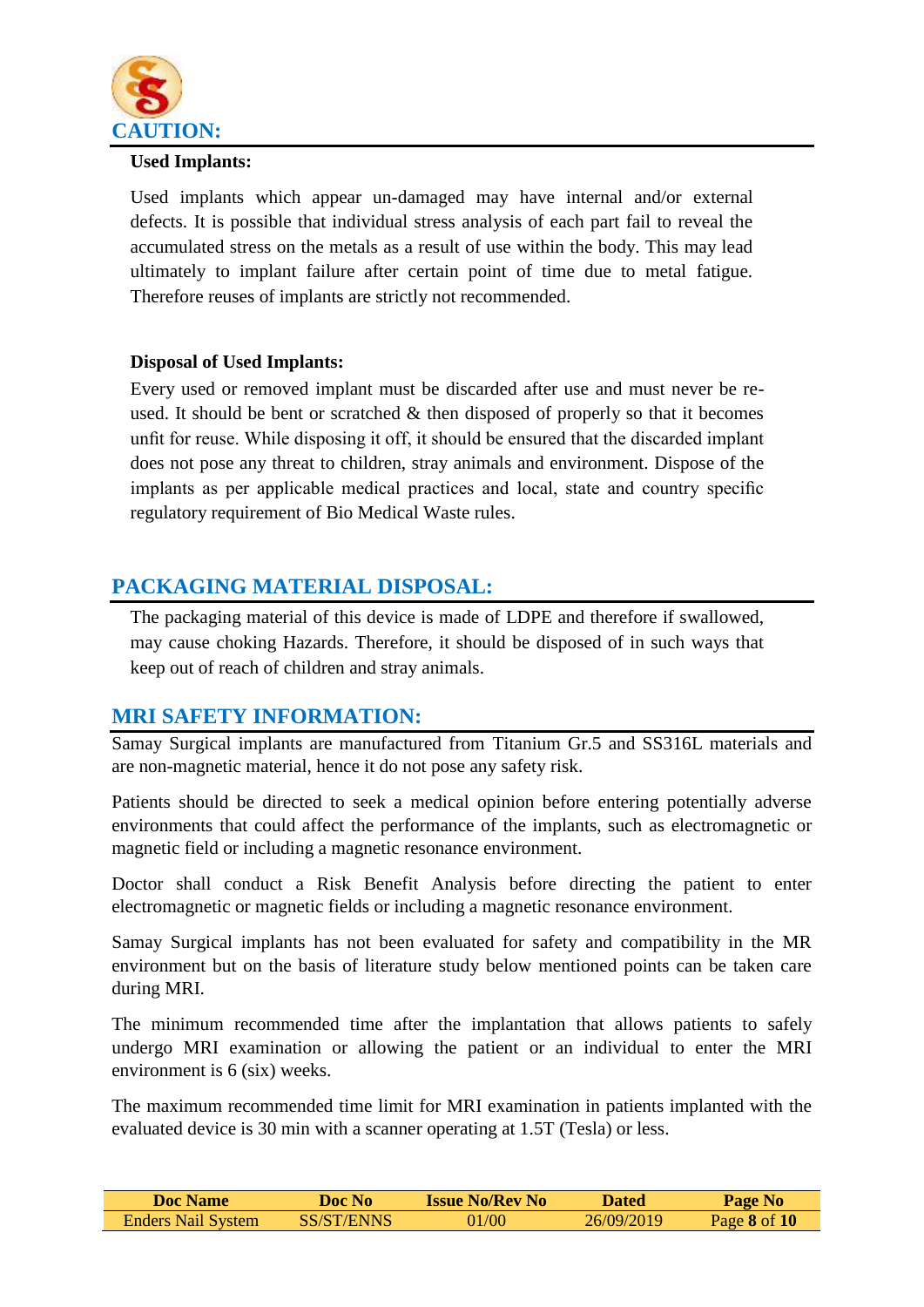

**Marian Company of the American State** 



# **Enders Nail**

Note : Define Code for S.S. 316L/SS 208, Titanium/TT 208, S.S. 316LVM/LM 208

| Code No.<br><b>S.S. 316L</b> | Code No.<br>S.S. 316L | Code No.<br><b>S.S. 316L</b> | Code No.<br>S.S. 316L | Code No.<br><b>S.S. 316L</b> | Length |
|------------------------------|-----------------------|------------------------------|-----------------------|------------------------------|--------|
| Dia.<br>(2.0mm)              | Dia.<br>(3.0mm)       | Dia.<br>(3.5mm)              | Dia.<br>(4.0mm)       | Dia.<br>(4.5mm)              |        |
| SS 208-517                   | SS 208-017            | SS 208-117                   | SS 208-217            | SS 208-317                   | 17cm   |
| SS 208-518                   | SS 208-018            | SS 208-118                   | SS 208-218            | SS 208-318                   | 18cm   |
| SS 208-519                   | SS 208-019            | SS 208-119                   | SS 208-219            | SS 208-319                   | 19cm   |
| SS 208-520                   | SS 208-020            | SS 208-120                   | SS 208-220            | SS 208-320                   | 20cm   |
| SS 208-521                   | SS 208-021            | SS 208-121                   | SS 208-221            | SS 208-321                   | 21cm   |
| SS 208-522                   | SS 208-022            | SS 208-122                   | SS 208-222            | SS 208-322                   | 22cm   |
| SS 208-523                   | SS 208-023            | SS 208-123                   | SS 208-223            | SS 208-323                   | 23cm   |
| SS 208-524                   | 55 208-024            | SS 208-124                   | SS 208-224            | SS 208-324                   | 24cm   |
| SS 208-525                   | SS 208-025            | SS 208-125                   | SS 208-225            | SS 208-325                   | 25cm   |
| SS 208-526                   | SS 208-026            | SS 208-126                   | SS 208-226            | SS 208-326                   | 26cm   |
| SS 208-527                   | SS 208-027            | SS 208-127                   | SS 208-227            | SS 208-327                   | 27cm   |
| SS 208-528                   | SS 208-028            | SS 208-128                   | SS 208-228            | SS 208-328                   | 28cm   |
| SS 208-529                   | SS 208-029            | SS 208-129                   | SS 208-229            | SS 208-329                   | 29cm   |
| SS 208-530                   | SS 208-030            | SS 208-130                   | SS 208-230            | SS 208-330                   | 30cm   |
| Dia.                         | SS 208-031            | SS 208-131                   | SS 208-231            | SS 208-331                   | 31cm   |
| (2.5mm)                      | SS 208-032            | SS 208-132                   | SS 208-232            | SS 208-332                   | 32cm   |
| SS 208-617                   | SS 208-033            | SS 208-133                   | SS 208-233            | SS 208-333                   | 33cm   |
| SS 208-618                   | SS 208-034            | SS 208-134                   | SS 208-234            | SS 208-334                   | 34cm   |
| SS 208-619                   | SS 208-035            | SS 208-135                   | SS 208-235            | SS 208-335                   | 35cm   |
| SS 208-620                   | SS 208-036            | SS 208-136                   | SS 208-236            | SS 208-336                   | 36cm   |
| SS 208-621                   | SS 208-037            | SS 208-137                   | SS 208-237            | SS 208-337                   | 37cm   |
| SS 208-622                   | SS 208-038            | SS 208-138                   | 55 208-238            | SS 208-338                   | 38cm   |
| SS 208-623                   | SS 208-039            | SS 208-139                   | SS 208-239            | SS 208-339                   | 39cm   |
| SS 208-624                   | SS 208-040            | SS 208-140                   | SS 208-240            | SS 208-340                   | 40cm   |
| SS 208-625                   | SS 208-041            | SS 208-141                   | SS 208-241            | SS 208-341                   | 41cm   |
| SS 208-626                   | SS 208-042            | SS 208-142                   | SS 208-242            | SS 208-342                   | 42cm   |
| SS 208-627                   | SS 208-043            | SS 208-143                   | SS 208-243            | SS 208-343                   | 43cm   |
| SS 208-628                   | SS 208-044            | SS 208-144                   | SS 208-244            | SS 208-344                   | 44cm   |
| SS 208-629                   | SS 208-045            | SS 208-145                   | SS 208-245            | SS 208-345                   | 45cm   |
| SS 208-630                   | SS 208-046            | SS 208-146                   | SS 208-246            | SS 208-346                   | 46cm   |

| <b>Doc Name</b>           | Doc No .   | <b>Issue No/Rev No</b> | Dated      | <b>Page No</b>   |
|---------------------------|------------|------------------------|------------|------------------|
| <b>Enders Nail System</b> | SS/ST/ENNS | 01/00                  | 26/09/2019 | Page $9$ of $10$ |